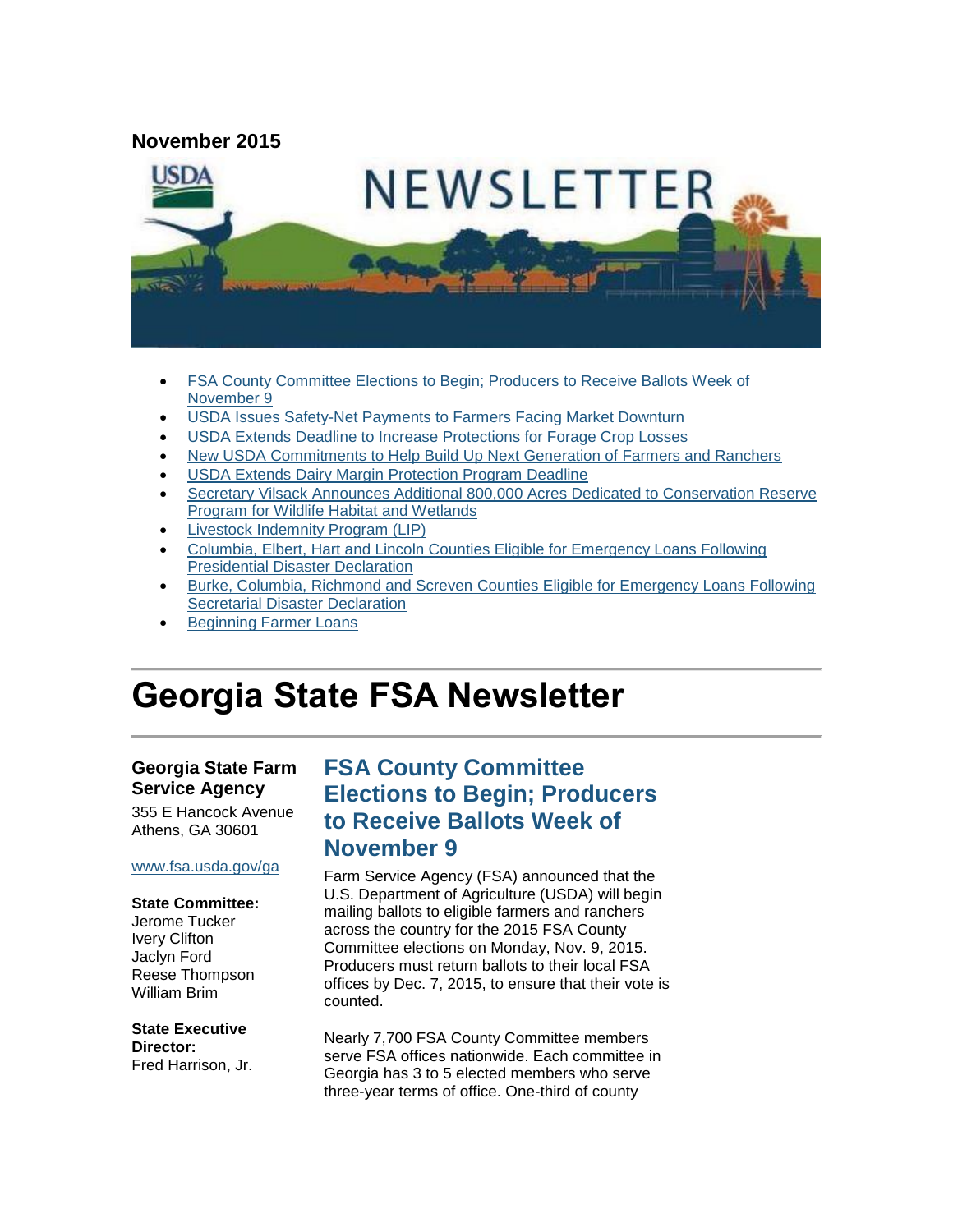**Administrative Chief:** Kula Moore

**Farm Loan Chief:** David Laster

**Farm Program Chief:** Brett Martin

**Public Affairs/Outreach:** Neal Leonard

Please contact your local FSA Office for questions specific to your operation or county.

committee seats are up for election each year. County committee members apply their knowledge and judgment to help FSA make important decisions on its commodity support programs; conservation programs; indemnity and disaster programs; emergency programs and eligibility.

Producers must participate or cooperate in an FSA program to be eligible to vote in the county committee election. Approximately 1.9 million producers are currently eligible to vote. Farmers and ranchers who supervise and conduct the farming operations of an entire farm, but are not of legal voting age, also may be eligible to vote.

Farmers and ranchers will begin receiving their ballots the week of Nov. 9. Ballots include the names of candidates running for the local committee election. FSA has modified the ballot, making it more easily identifiable and less likely to be overlooked. Voters who do not receive ballots in the coming week can pick one up at their local FSA office. Ballots returned by mail must be postmarked no later than Dec. 7, 2015. Newly elected committee members and their alternates will take office Jan. 1, 2016.

For more information, visit the FSA website at [www.fsa.usda.gov/elections.](http://www.fsa.usda.gov/elections) You may also contact your local USDA Service Center or FSA office. Visit [http://offices.usda.gov](http://offices.usda.gov/) to find an FSA office near you.

# <span id="page-1-0"></span>**USDA Issues Safety-Net Payments to Farmers Facing Market Downturn**

USDA's Farm Service Agency (FSA) announced in an October 26, 2015 news release that, nearly one-half of the 1.7 million farms that signed up for either the Agriculture Risk Coverage (ARC) or Price Loss Coverage (PLC) programs will receive safety-net payments for the 2014 crop year.

Unlike the old direct payments program, which paid farmers in good years and bad, the 2014 Farm Bill authorized a new safety-net that protects producers only when market forces or adverse weather cause unexpected drops in crop prices or revenues.

**Example:** The corn price for 2014 is 30 percent below the historical benchmark price used by the ARC-County program, and revenues of the farms participating in the ARC-County program are down by about \$20 billion from the benchmark during the same period. The nearly \$4 billion provided today by the ARC and PLC safety-net programs will give assistance to producers where revenues dropped below normal."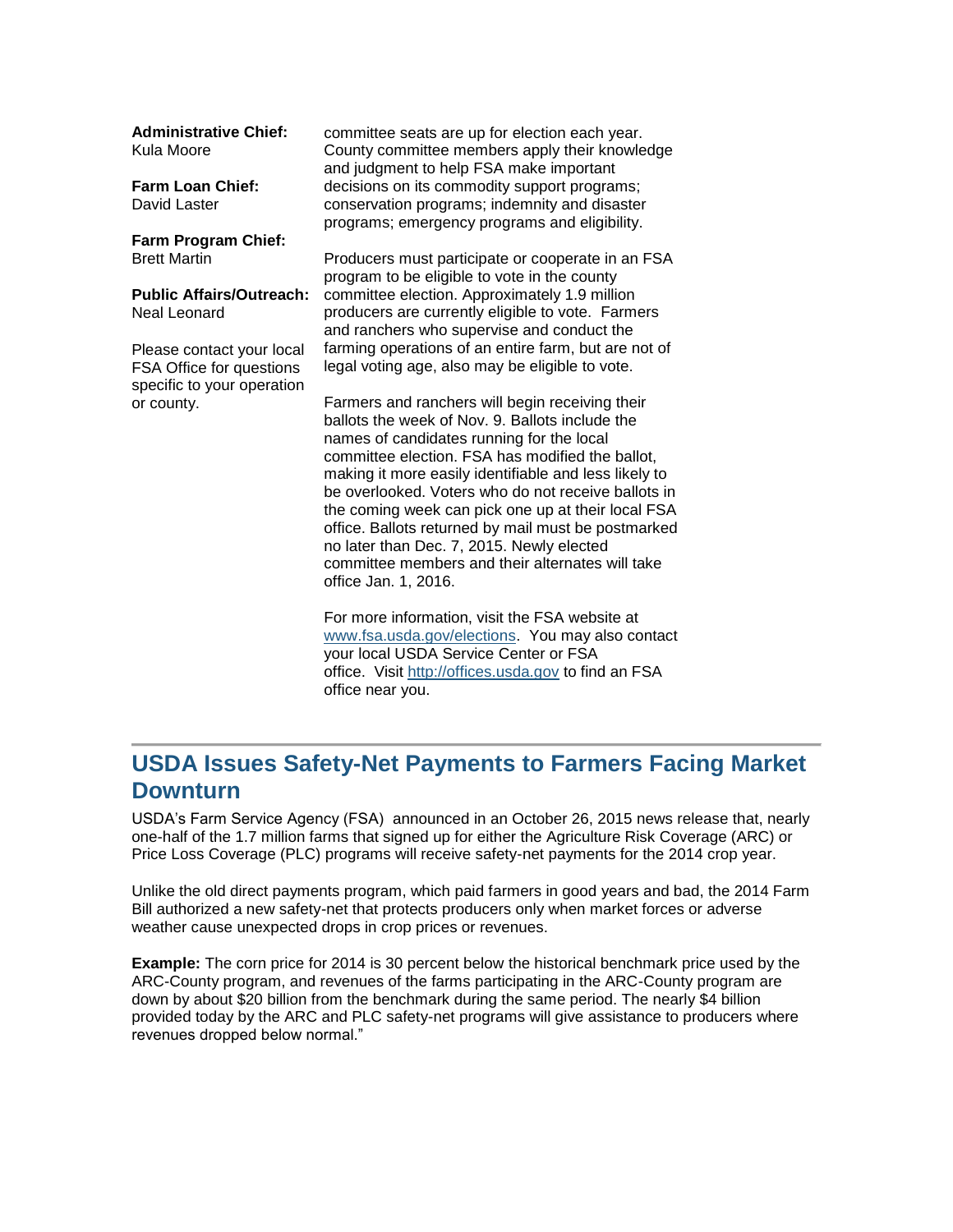The ARC/PLC programs primarily allow producers to continue to produce for the market by making payments on a percentage of historical base production, limiting the impact on production decisions.

Nationwide, 96 percent of soybean farms, 91 percent of corn farms, and 66 percent of wheat farms elected the ARC-County coverage option. Ninety-nine percent of long grain rice and peanut farms, and 94 percent of medium grain rice farms elected the PLC option. Overall, 76 percent of participating farm acres are protected by ARC-County, 23 percent by PLC, and 1 percent by ARC-Individual. For data about other crops, as well as state-by-state program election results, final PLC price and payment data, and other program information including frequently asked questions, visit [www.fsa.usda.gov/arc-plc.](http://www.fsa.usda.gov/arc-plc)

Crops receiving assistance include barley, corn, grain sorghum, lentils, oats, peanuts, dry peas, soybeans, and wheat. In the upcoming months, disbursements will be made for other crops after marketing year average prices are published by USDA's National Agricultural Statistics Service. Any disbursements to participants in ARC-County or PLC for long and medium grain rice (except for temperate Japonica rice) will occur in November, for remaining oilseeds and also chickpeas in December, and temperate Japonica rice in early February 2016. ARC-individual payments will begin in November. Upland cotton is no longer a covered commodity.

The Budget Control Act of 2011, passed by Congress, requires USDA to reduce payments by 6.8 percent. For more information, producers are encouraged to visit their local Farm Service Agency office. To find a local Farm Service Agency office, visit [http://offices.usda.gov.](http://offices.usda.gov/)

### <span id="page-2-0"></span>**USDA Extends Deadline to Increase Protections for Forage Crop Losses**

The USDA Farm Service Agency (FSA) deadline for producers to obtain or modify higher levels of coverage through the Noninsured Crop Disaster Assistance Program (NAP) to protect against poor forage crop quality because of drought or other natural disasters where the forage is intended for mechanical harvest has been extended to Nov. 13, 2015.

For some 2016 forage crops, the application deadline for NAP occurred before information became available to measure losses due to quality that could influence loss payments, so the deadline was extended so that producers have more time to decide what type of modified coverage works best for their operation.

The Noninsured Crop Disaster Assistance Program protects agricultural crops for which crop insurance is not available from losses due to natural disasters, such as drought, freeze, hail, excessive moisture, excessive wind or hurricanes. The program offers basic coverage at 55 percent of the average market price for crop losses exceeding 50 percent of expected production, and higher levels of coverage, up to 65 percent of expected production at 100 percent of the average market price. Higher coverage is not available on grazing crops. However, the extension does not afford producers the opportunity to purchase basic 50/55 NAP coverage.

Producers interested in adjusting their NAP coverage must submit the appropriate paperwork to their local FSA county office before the Nov. 13 deadline. To find your local USDA Service Center go to [http://offices.usda.gov.](http://offices.usda.gov/) For more details on the Noninsured Crop Disaster Assistance Program, visit [www.fsa.usda.gov/nap.](http://www.fsa.usda.gov/nap)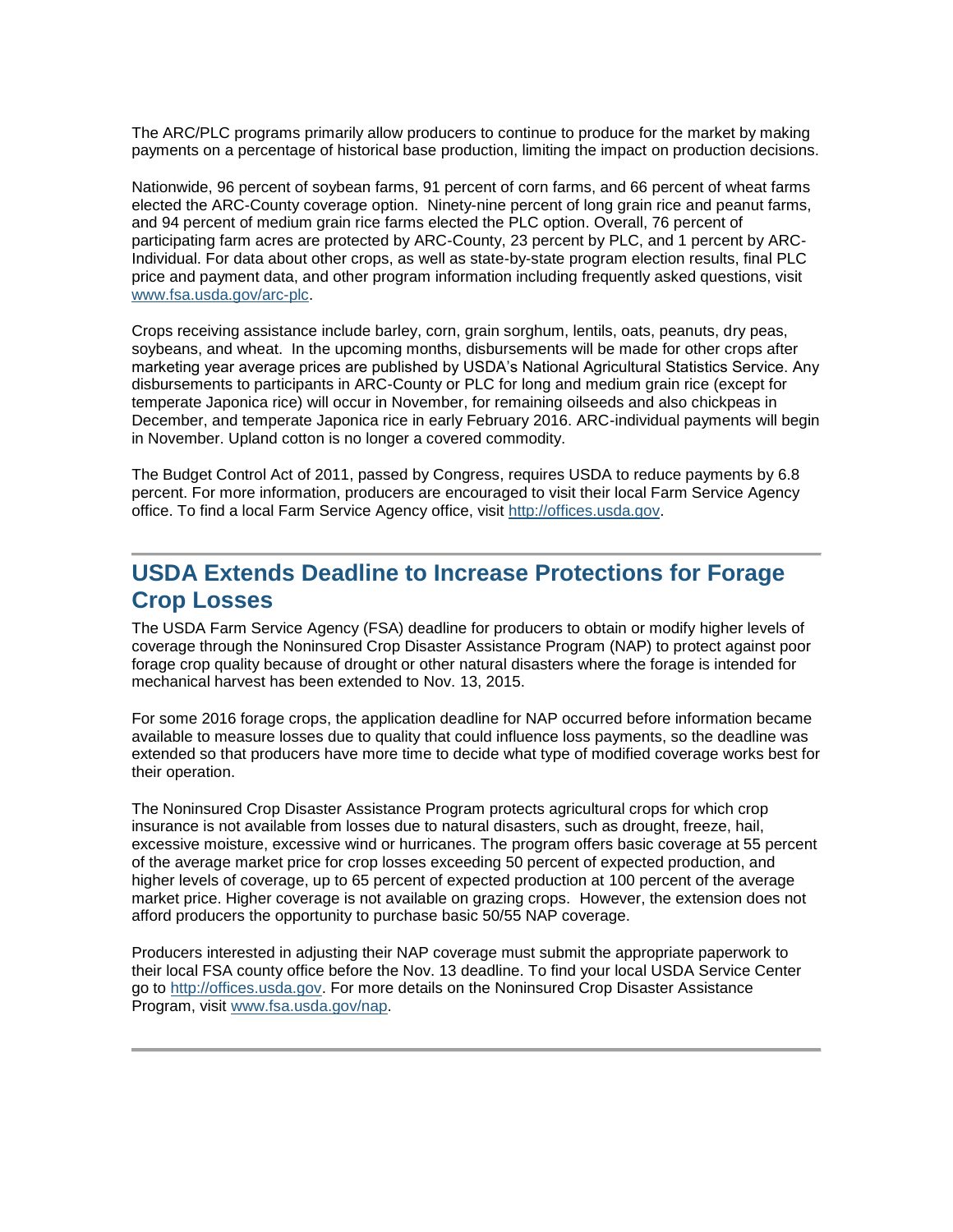# <span id="page-3-0"></span>**New USDA Commitments to Help Build Up Next Generation of Farmers and Ranchers**

The U.S. Department of Agriculture recently announced a commitment by the U.S. Department of Agriculture (USDA) to prioritize \$5.6 billion over the next two years within USDA programs and services that serve new and beginning farmers and ranchers. Deputy Secretary Harden also announced a new, tailored web tool designed to connect burgeoning farm entrepreneurs with programs and resources available to help them get started.

The new web tool is available at [www.usda.gov/newfarmers.](http://links.govdelivery.com/track?type=click&enid=ZWFzPTEmbWFpbGluZ2lkPTIwMTUxMDI5LjUwODE5NzUxJm1lc3NhZ2VpZD1NREItUFJELUJVTC0yMDE1MTAyOS41MDgxOTc1MSZkYXRhYmFzZWlkPTEwMDEmc2VyaWFsPTE3NDkwNTQ0JmVtYWlsaWQ9cmFjaGFlbC5kdWJpbnNreUBvYy51c2RhLmdvdiZ1c2VyaWQ9cmFjaGFlbC5kdWJpbnNreUBvYy51c2RhLmdvdiZmbD0mZXh0cmE9TXVsdGl2YXJpYXRlSWQ9JiYm&&&101&&&http://www.usda.gov/newfarmers) The site was designed based on feedback from new and beginning farmers and ranchers around the country, who cited unfamiliarity with programs and resources as a challenge to starting and expanding their operations. The site features advice and guidance on everything a new farm business owner needs to know, from writing a business plan, to obtaining a loan to grow their business, to filing taxes as a new small business owner. By answering a series of questions about their operation, farmers can use the site's Discovery Tool to build a personalized set of recommendations of USDA programs and services that may meet their needs.

Using the new web tool and other outreach activities, and operating within its existing resources, USDA has set a new goal of increasing beginning farmer and rancher participation by an additional 6.6 percent across key USDA programs, which were established or strengthened by the 2014 Farm Bill, for a total investment value of approximately \$5.6 billion. Programs were targeted for expanded outreach and commitment based on their impact on expanding opportunity for new and beginning farmers and ranchers, including starting or expanding an operation, developing new markets, supporting more effective farming and conservation practices, and having access to relevant training and education opportunities. USDA will provide quarterly updates on its progress towards meeting its goal. A full explanation of the investment targets, benchmarks and outcomes is available at: [BFR-Commitment-Factsheet.](http://links.govdelivery.com/track?type=click&enid=ZWFzPTEmbWFpbGluZ2lkPTIwMTUxMDI5LjUwODE5NzUxJm1lc3NhZ2VpZD1NREItUFJELUJVTC0yMDE1MTAyOS41MDgxOTc1MSZkYXRhYmFzZWlkPTEwMDEmc2VyaWFsPTE3NDkwNTQ0JmVtYWlsaWQ9cmFjaGFlbC5kdWJpbnNreUBvYy51c2RhLmdvdiZ1c2VyaWQ9cmFjaGFlbC5kdWJpbnNreUBvYy51c2RhLmdvdiZmbD0mZXh0cmE9TXVsdGl2YXJpYXRlSWQ9JiYm&&&102&&&http://www.usda.gov/documents/BFR-Commitment-Factsheet-10-27-15.pdf)

As the average age of the American farmer now exceeds 58 years, and data shows that almost 10 percent of farmland in the continental United States will change hands in the next five years, we have no time to lose in getting more new farmers and ranchers established. Equally important is encouraging young people to pursue careers in industries that support American agriculture. According to [an employment outlook report](http://links.govdelivery.com/track?type=click&enid=ZWFzPTEmbWFpbGluZ2lkPTIwMTUxMDI5LjUwODE5NzUxJm1lc3NhZ2VpZD1NREItUFJELUJVTC0yMDE1MTAyOS41MDgxOTc1MSZkYXRhYmFzZWlkPTEwMDEmc2VyaWFsPTE3NDkwNTQ0JmVtYWlsaWQ9cmFjaGFlbC5kdWJpbnNreUBvYy51c2RhLmdvdiZ1c2VyaWQ9cmFjaGFlbC5kdWJpbnNreUBvYy51c2RhLmdvdiZmbD0mZXh0cmE9TXVsdGl2YXJpYXRlSWQ9JiYm&&&103&&&https://www.purdue.edu/usda/employment/) released by USDA's National Institute of Food and Agriculture (NIFA) and Purdue University, one of the best fields for new college graduates is agriculture. Nearly 60,000 high-skilled agriculture job openings are expected annually in the United States for the next five years, yet only 35,000 graduates with a bachelor's degree or higher in agriculture related fields are expected to be available to fill them. The report also shows that women make up more than half of the food, agriculture, renewable natural resources, and environment higher education graduates in the United States. USDA recently released a [series of fact sheets](http://links.govdelivery.com/track?type=click&enid=ZWFzPTEmbWFpbGluZ2lkPTIwMTUxMDI5LjUwODE5NzUxJm1lc3NhZ2VpZD1NREItUFJELUJVTC0yMDE1MTAyOS41MDgxOTc1MSZkYXRhYmFzZWlkPTEwMDEmc2VyaWFsPTE3NDkwNTQ0JmVtYWlsaWQ9cmFjaGFlbC5kdWJpbnNreUBvYy51c2RhLmdvdiZ1c2VyaWQ9cmFjaGFlbC5kdWJpbnNreUBvYy51c2RhLmdvdiZmbD0mZXh0cmE9TXVsdGl2YXJpYXRlSWQ9JiYm&&&104&&&http://www.usda.gov/wps/portal/usda/usdahome?contentid=women-in-ag.html) showcasing the impact of women in agriculture nationwide.

This announcement builds on USDA's ongoing work to engage its resources to inspire a strong next generation of farmers and ranchers by improving access to land and capital; building market opportunities; extending conservation opportunities; offering appropriate risk management tools; and increasing outreach and technical support. To learn more about USDA's efforts, visit the [Beginning Farmers and Ranchers Results Page.](http://links.govdelivery.com/track?type=click&enid=ZWFzPTEmbWFpbGluZ2lkPTIwMTUxMDI5LjUwODE5NzUxJm1lc3NhZ2VpZD1NREItUFJELUJVTC0yMDE1MTAyOS41MDgxOTc1MSZkYXRhYmFzZWlkPTEwMDEmc2VyaWFsPTE3NDkwNTQ0JmVtYWlsaWQ9cmFjaGFlbC5kdWJpbnNreUBvYy51c2RhLmdvdiZ1c2VyaWQ9cmFjaGFlbC5kdWJpbnNreUBvYy51c2RhLmdvdiZmbD0mZXh0cmE9TXVsdGl2YXJpYXRlSWQ9JiYm&&&105&&&http://www.usda.gov/wps/portal/usda/usdahome?contentidonly=true&contentid=usda-results-beginning-farmers.html) 

#### <span id="page-3-1"></span>**USDA Extends Dairy Margin Protection Program Deadline**

USDA's Farm Service Agency (FSA) announced that the deadline to enroll for the dairy Margin Protection Program for coverage in 2016 has been extended until Nov. 20, 2015. The voluntary program, established by the 2014 Farm Bill, provides financial assistance to participating farmers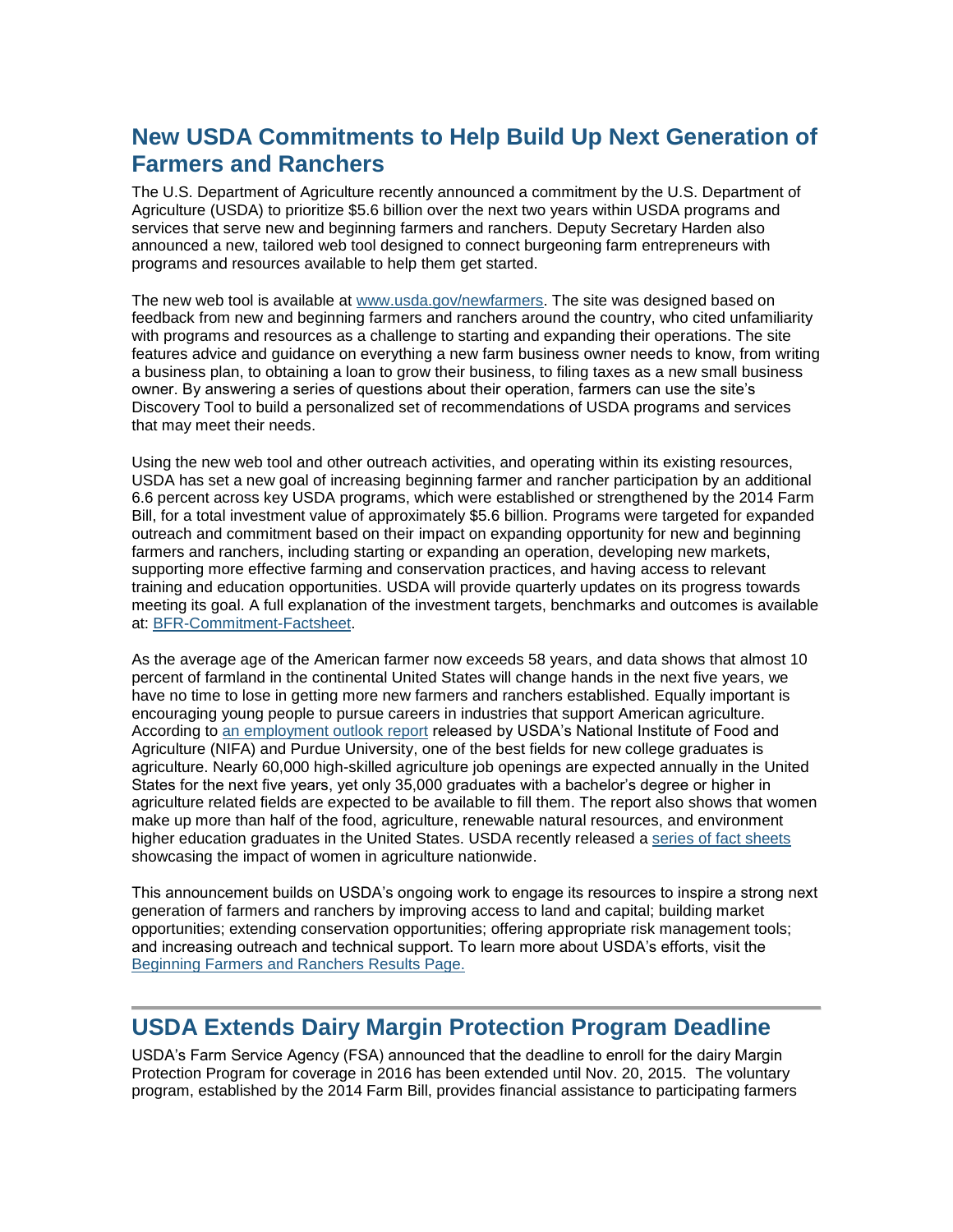when the margin – the difference between the price of milk and feed costs – falls below the coverage level selected by the farmer.

Producers are encouraged to use the online Web resource at [www.fsa.usda.gov/mpptool](http://links.govdelivery.com/track?type=click&enid=ZWFzPTEmbWFpbGluZ2lkPTIwMTQxMDI5LjM3NTc0NDkxJm1lc3NhZ2VpZD1NREItUFJELUJVTC0yMDE0MTAyOS4zNzU3NDQ5MSZkYXRhYmFzZWlkPTEwMDEmc2VyaWFsPTE3MTExNTIxJmVtYWlsaWQ9aXNhYmVsLmJlbmVtZWxpc0B3ZGMudXNkYS5nb3YmdXNlcmlkPWlzYWJlbC5iZW5lbWVsaXNAd2RjLnVzZGEuZ292JmZsPSZleHRyYT1NdWx0aXZhcmlhdGVJZD0mJiY=&&&101&&&http://www.fsa.usda.gov/mpptool) to calculate the best levels of coverage for their dairy operation. The secure website can be accessed via computer, smartphone or tablet.

Producers who were enrolled in 2015 will need to make a coverage election for 2016 and pay the \$100 administration fee. Although any unpaid premium balances for 2015 must be paid in full by the enrollment deadline to remain eligible for higher coverage levels in 2016, premiums for 2016 are not due until Sept. 1, 2016. Also, producers can work with milk marketing companies to remit premiums on their behalf.

To enroll in the Margin Protection Program for Dairy, contact your local FSA county office. To find your local FSA county office, visit [http://offices.usda.gov.](http://offices.usda.gov/)

Payments under the program may be reduced by a certain percentage due to a sequester order required by Congress and issued pursuant to the Balanced Budget and Emergency Deficit Control Act of 1985. Should a payment reduction be necessary, FSA will reduce the payment by the required amount.

### <span id="page-4-0"></span>**Secretary Vilsack Announces Additional 800,000 Acres Dedicated to Conservation Reserve Program for Wildlife Habitat and Wetlands**

Secretary Hails Program's 30th Anniversary, Announces General Signup Period

Agriculture Secretary Tom Vilsack announced that an additional 800,000 acres of highly environmentally sensitive land may be enrolled in Conservation Reserve Program (CRP) under certain wetland and wildlife initiatives that provide multiple benefits on the same land.

The U.S. Department of Agriculture (USDA) will accept new offers to participate in CRP under a general signup to be held Dec. 1, 2015, through Feb. 26, 2016. Eligible existing program participants with contracts expiring Sept. 30, 2015, will be granted an option for one-year extensions. Farmers and ranchers interested in removing sensitive land from agricultural production and planting grasses or trees to reduce soil erosion, improve water quality and restore wildlife habitat are encouraged to enroll.

For 30 years, the Conservation Reserve Program has helped farmers and ranchers prevent more than 8 billion tons of soil from eroding, reduce nitrogen and phosphorous runoff relative to cropland by 95 and 85 percent respectively, and even sequester 43 million tons of greenhouse gases annually, equal to taking 8 million cars off the road.

The voluntary Conservation Reserve Program allows USDA to contract with agricultural producers so that environmentally sensitive land is conserved. Participants establish long-term, resourceconserving plant species to control soil erosion, improve water quality and develop wildlife habitat. In return, USDA's Farm Service Agency (FSA) provides participants with rental payments and costshare assistance. Contract duration is between 10 and 15 years.

CRP protects water quality and restores significant habitat for ducks, pheasants, turkey, quail, deer and other important wildlife which spurs economic development like hunting and fishing, outdoor recreation and tourism across rural America. This announcement allows an additional 800,000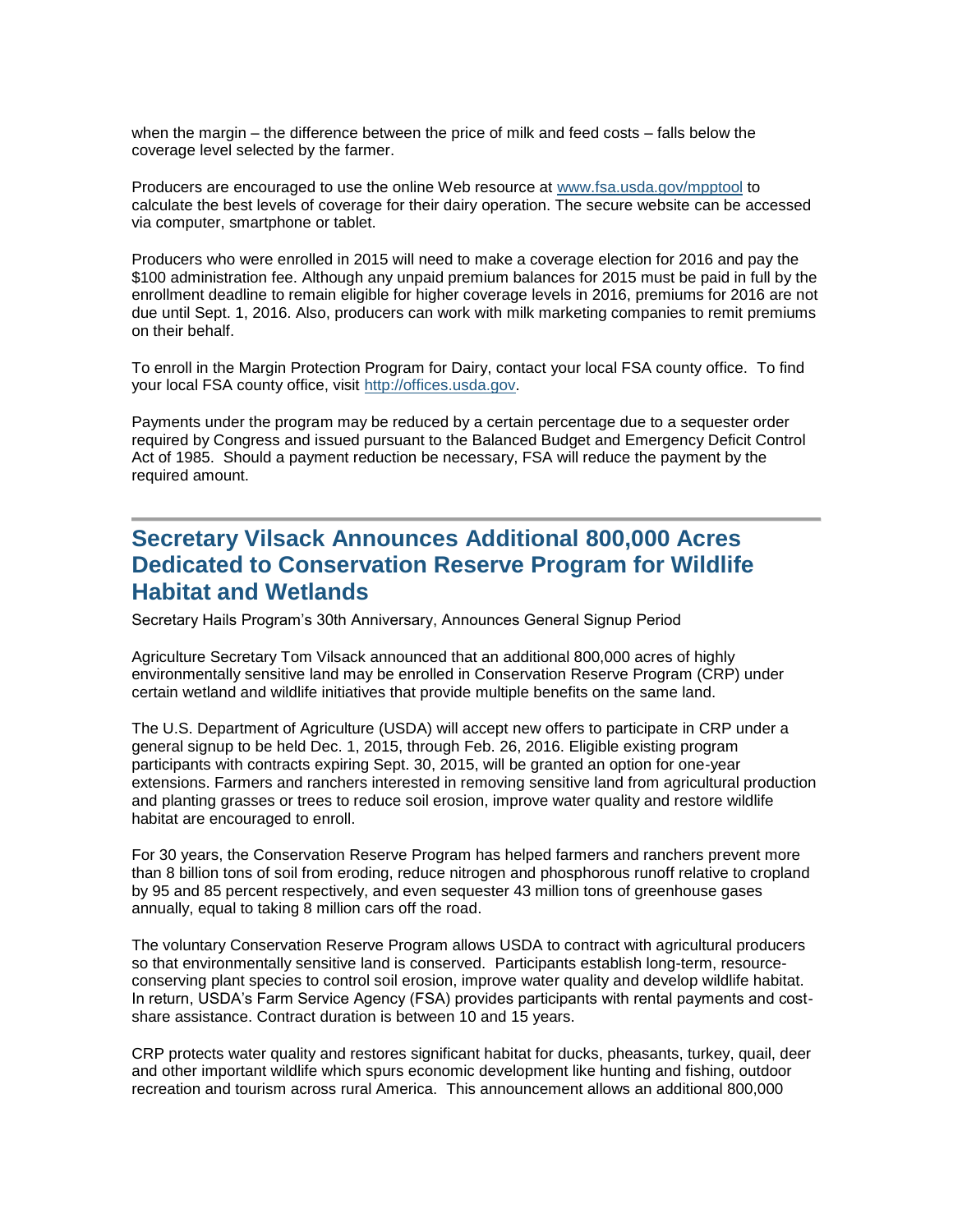acres for duck nesting habitat and other wetland and wildlife habitat initiatives to be enrolled in the program.

Farmers and ranchers should consider the various CRP continuous sign-up initiatives that may help target specific resource concerns. Financial assistance is offered for many practices including conservation buffers and pollinator habitat plantings, and initiatives such as the highly erodible lands, bottomland hardwood tree and longleaf pine.

Farmers and ranchers may visit their FSA county office for additional information. The 2014 Farm Bill authorized the enrollment of grasslands in CRP and information on grasslands enrollment will be available after the regulation is published later this summer.

### <span id="page-5-0"></span>**Livestock Indemnity Program (LIP)**

The Livestock Indemnity Program (LIP) provides assistance to eligible producers for livestock death losses in excess of normal mortality due to adverse weather events. LIP compensates livestock owners and contract growers for livestock death losses in excess of normal mortality due to adverse weather, including losses due to hurricanes, floods, tornados, wildfires, and lightning.

For 2015, eligible losses must occur on or after Jan. 1, 2015, and before December 31, 2015. A notice of loss must be filed with FSA within 30 days of when the loss of livestock occurs. Participants must provide a notice of loss within 30 calendar days of when the loss occurred and **verifiable** documentation of the loss before the request for benefits can be processed.

Producer suffering livestock losses are encouraged to contact their local FSA office as soon as livestock deaths are incurred to arrange for a farm visit by FSA personnel to verify the loss. Because the documentation requirements are so strict as to what constitutes **"verifiable"** documentation, livestock producer should contact one of the following to verify the livestock loss so as to insure they have the required **verifiable** documentation of the livestock death(s):

- Visit by FSA personnel
- Statement/certification from Extension Agent or veterinarian
- · Insurance documentation (if available)

### <span id="page-5-1"></span>**Columbia, Elbert, Hart and Lincoln Counties Eligible for Emergency Loans Following Presidential Disaster Declaration**

Effective October 15, 2015, Columbia, Elbert, Hart and Lincoln Counties were declared as contiguous disaster counties due to severe storms and flooding occurring in South Carolina. Under this designation, producers with operations in any primary or contiguous county are eligible to apply for low interest emergency loans.

Emergency loans help producers recover from production and physical losses due to drought, flooding and other natural disasters or quarantine.

Producers have eight months from the date of the declaration to apply for emergency loan assistance. FSA will consider each loan application on its own merits, taking into account the extent